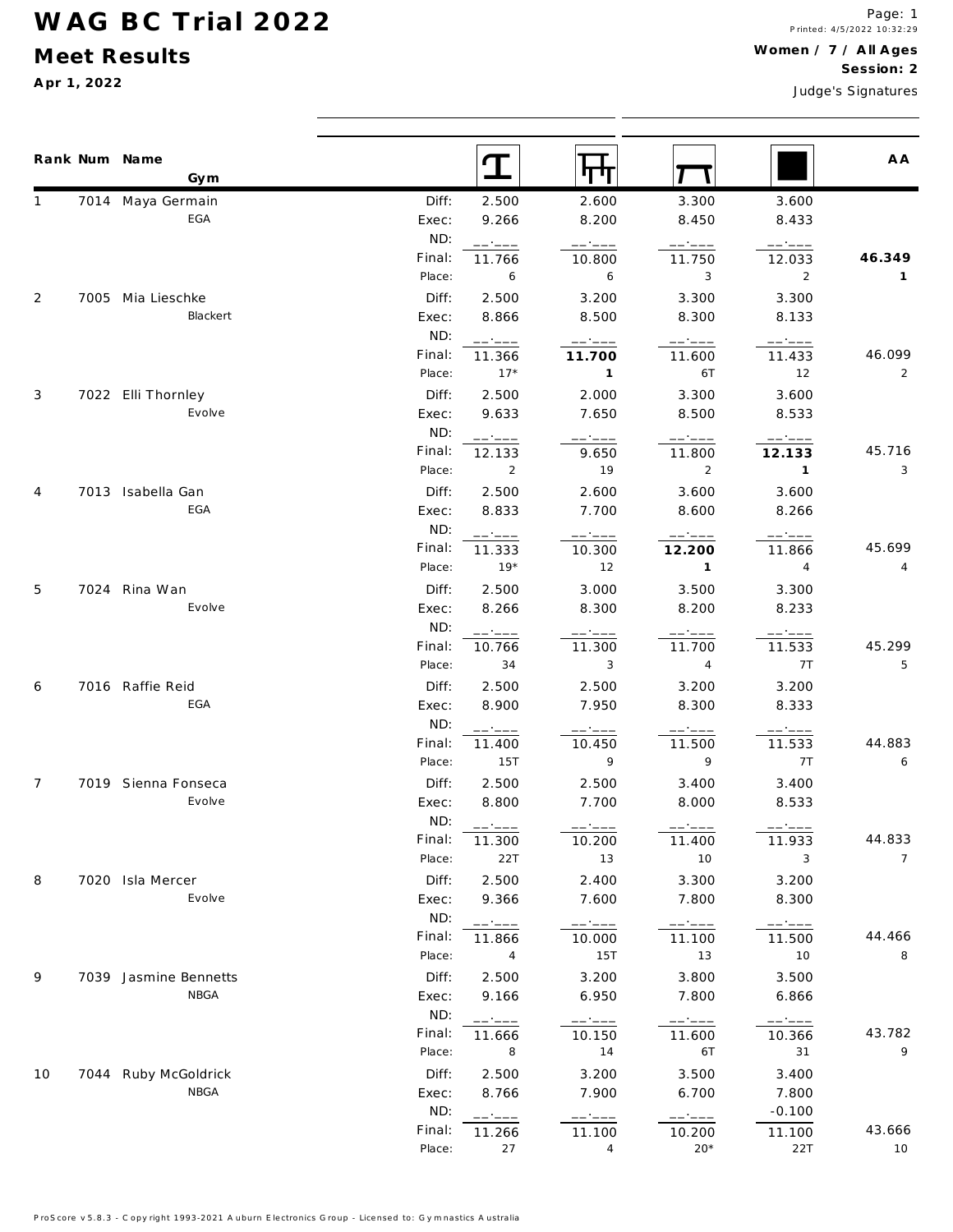### Meet Results

Apr 1, 2022

|    | Rank Num Name                      |                  |                                                                                                                                                                                                                                                                                                                                                                                                                                                                                                        |                          |                             |                  | A A          |
|----|------------------------------------|------------------|--------------------------------------------------------------------------------------------------------------------------------------------------------------------------------------------------------------------------------------------------------------------------------------------------------------------------------------------------------------------------------------------------------------------------------------------------------------------------------------------------------|--------------------------|-----------------------------|------------------|--------------|
|    | Gym                                |                  | $\mathbf T$                                                                                                                                                                                                                                                                                                                                                                                                                                                                                            | पाप                      |                             |                  |              |
| 11 | 7023 Kadence Van der Sandt         | Diff:            | 2.500                                                                                                                                                                                                                                                                                                                                                                                                                                                                                                  | 2.500                    | 3.400                       | 3.400            |              |
|    | Evolve                             | Exec:            | 9.133                                                                                                                                                                                                                                                                                                                                                                                                                                                                                                  | 7.250                    | 7.050                       | 8.400            |              |
|    |                                    | ND:              | -----                                                                                                                                                                                                                                                                                                                                                                                                                                                                                                  | — • ———                  | ------                      | ------           |              |
|    |                                    | Final:           | 11.633                                                                                                                                                                                                                                                                                                                                                                                                                                                                                                 | 9.750                    | 10.450                      | 11.800           | 43.633       |
|    |                                    | Place:           | 9                                                                                                                                                                                                                                                                                                                                                                                                                                                                                                      | 18                       | 18T                         | 5                | 11           |
| 12 | 7074 Sidney Turner                 | Diff:            | 2.500                                                                                                                                                                                                                                                                                                                                                                                                                                                                                                  | 2.000                    | 3.300                       | 3.400            |              |
|    | Tamworth                           | Exec:            | 9.600                                                                                                                                                                                                                                                                                                                                                                                                                                                                                                  | 7.850                    | 6.700                       | 7.966            |              |
|    |                                    | ND:              | ------                                                                                                                                                                                                                                                                                                                                                                                                                                                                                                 | $   -$                   | ------                      | ------           |              |
|    |                                    | Final:           | 12.100                                                                                                                                                                                                                                                                                                                                                                                                                                                                                                 | 9.850                    | 10.000                      | 11.366           | 43.316       |
|    |                                    | Place:           | 3                                                                                                                                                                                                                                                                                                                                                                                                                                                                                                      | 17                       | 24T                         | 13T              | 12           |
| 13 | 7043 Rebecca Hoffman<br>NBGA       | Diff:            | 2.500                                                                                                                                                                                                                                                                                                                                                                                                                                                                                                  | 3.100                    | 3.100                       | 3.300            |              |
|    |                                    | Exec:<br>ND:     | 8.700                                                                                                                                                                                                                                                                                                                                                                                                                                                                                                  | 8.300                    | 6.650                       | 7.666            |              |
|    |                                    | Final:           | -----                                                                                                                                                                                                                                                                                                                                                                                                                                                                                                  | -----                    | $-0.100$                    | $   -$           | 43.216       |
|    |                                    | Place:           | 11.200<br>29                                                                                                                                                                                                                                                                                                                                                                                                                                                                                           | 11.400<br>$\overline{2}$ | 9.650<br>28                 | 10.966<br>25     | 13           |
|    | 7041 Alice Boffa                   | Diff:            | 2.500                                                                                                                                                                                                                                                                                                                                                                                                                                                                                                  | 2.500                    | 3.300                       | 3.300            |              |
| 14 | NBGA                               | Exec:            | 8.833                                                                                                                                                                                                                                                                                                                                                                                                                                                                                                  | 7.850                    | 6.800                       | 7.966            |              |
|    |                                    | ND:              |                                                                                                                                                                                                                                                                                                                                                                                                                                                                                                        |                          | $-0.100$                    |                  |              |
|    |                                    | Final:           | ------<br>11.333                                                                                                                                                                                                                                                                                                                                                                                                                                                                                       | ------<br>10.350         | 10.000                      | ------<br>11.266 | 42.949       |
|    |                                    | Place:           | $19*$                                                                                                                                                                                                                                                                                                                                                                                                                                                                                                  | 11                       | 24T                         | 16T              | 14           |
| 15 | 7004 Jemima Kellett                | Diff:            | 2.500                                                                                                                                                                                                                                                                                                                                                                                                                                                                                                  | 1.700                    | 3.300                       | 3.200            |              |
|    | Blackert                           | Exec:            | 9.666                                                                                                                                                                                                                                                                                                                                                                                                                                                                                                  | 6.200                    | 8.000                       | 8.366            |              |
|    |                                    | ND:              |                                                                                                                                                                                                                                                                                                                                                                                                                                                                                                        |                          | -----                       | - - - - -        |              |
|    |                                    | Final:           | 12.166                                                                                                                                                                                                                                                                                                                                                                                                                                                                                                 | $ -$<br>7.900            | 11.300                      | 11.566           | 42.932       |
|    |                                    | Place:           | $\sim$ 1                                                                                                                                                                                                                                                                                                                                                                                                                                                                                               | 35                       | 11                          | 6                | 15           |
| 16 | 7015 Chantelle Mitchell            | Diff:            | 2.500                                                                                                                                                                                                                                                                                                                                                                                                                                                                                                  | 2.000                    | 3.300                       | 3.200            |              |
|    | EGA                                | Exec:            | 8.800                                                                                                                                                                                                                                                                                                                                                                                                                                                                                                  | 7.500                    | 7.450                       | 8.166            |              |
|    |                                    | ND:              | ------                                                                                                                                                                                                                                                                                                                                                                                                                                                                                                 |                          |                             |                  |              |
|    |                                    | Final:           | 11.300                                                                                                                                                                                                                                                                                                                                                                                                                                                                                                 | 9.500                    | 10.750                      | 11.366           | 42.916       |
|    |                                    | Place:           | 22T                                                                                                                                                                                                                                                                                                                                                                                                                                                                                                    | 21                       | 14T                         | 13T              | 16           |
| 17 | 7045 Lauren Turner                 | Diff:            | 2.500                                                                                                                                                                                                                                                                                                                                                                                                                                                                                                  | 3.200                    | 3.200                       | 3.300            |              |
|    | NBGA                               | Exec:            | 8.900                                                                                                                                                                                                                                                                                                                                                                                                                                                                                                  | 7.450                    | 6.350                       | 7.833            |              |
|    |                                    | ND:              |                                                                                                                                                                                                                                                                                                                                                                                                                                                                                                        |                          |                             |                  |              |
|    |                                    | Final:           | 11.400                                                                                                                                                                                                                                                                                                                                                                                                                                                                                                 | 10.650                   | 9.550                       | 11.133           | 42.733       |
|    |                                    | Place:           | 15T                                                                                                                                                                                                                                                                                                                                                                                                                                                                                                    | $\overline{7}$           | 32                          | 20T              | 17           |
| 18 | 7003 Jessica Fell                  | Diff:            | 2.500                                                                                                                                                                                                                                                                                                                                                                                                                                                                                                  | 1.900                    | 3.200                       | 2.200            |              |
|    | Blackert                           | Exec:            | 8.933                                                                                                                                                                                                                                                                                                                                                                                                                                                                                                  | 7.700                    | 8.450                       | 7.766            |              |
|    |                                    | ND:              | ------                                                                                                                                                                                                                                                                                                                                                                                                                                                                                                 | ------                   | ------                      | ------           |              |
|    |                                    | Final:           | 11.433                                                                                                                                                                                                                                                                                                                                                                                                                                                                                                 | 9.600                    | 11.650                      | 9.966            | 42.649       |
|    |                                    | Place:           | 13T                                                                                                                                                                                                                                                                                                                                                                                                                                                                                                    | 20                       | 5                           | 35               | 18           |
| 19 | 7038 Riley Atkinson                | Diff:            | 2.500                                                                                                                                                                                                                                                                                                                                                                                                                                                                                                  | 2.500                    | 3.500                       | 3.400            |              |
|    | NBGA                               | Exec:            | 9.333                                                                                                                                                                                                                                                                                                                                                                                                                                                                                                  | 6.550                    | 6.650                       | 8.133            |              |
|    |                                    | ND:              | ------                                                                                                                                                                                                                                                                                                                                                                                                                                                                                                 | $----$                   | $\qquad \qquad -- -- -- --$ | ------           |              |
|    |                                    | Final:<br>Place: | 11.833                                                                                                                                                                                                                                                                                                                                                                                                                                                                                                 | 9.050<br>28              | 10.150<br>22T               | 11.533           | 42.566<br>19 |
|    |                                    |                  | 5                                                                                                                                                                                                                                                                                                                                                                                                                                                                                                      |                          |                             | 7T               |              |
| 20 | 7064 Charlotte Nolan-Reed<br>Shire | Diff:<br>Exec:   | 2.500<br>8.866                                                                                                                                                                                                                                                                                                                                                                                                                                                                                         | 2.000<br>7.250           | 3.400<br>7.350              | 3.500<br>7.666   |              |
|    |                                    | ND:              |                                                                                                                                                                                                                                                                                                                                                                                                                                                                                                        |                          |                             |                  |              |
|    |                                    | Final:           | $\begin{tabular}{ll} \multicolumn{2}{c} {\textbf{1}} & \multicolumn{2}{c} {\textbf{2}} & \multicolumn{2}{c} {\textbf{3}} & \multicolumn{2}{c} {\textbf{4}} & \multicolumn{2}{c} {\textbf{5}} & \multicolumn{2}{c} {\textbf{6}} & \multicolumn{2}{c} {\textbf{7}} & \multicolumn{2}{c} {\textbf{8}} & \multicolumn{2}{c} {\textbf{9}} & \multicolumn{2}{c} {\textbf{1}} & \multicolumn{2}{c} {\textbf{1}} & \multicolumn{2}{c} {\textbf{1}} & \multicolumn{2}{c} {\textbf{1}} & \multicolumn$<br>11.366 | $-- - - -$<br>9.250      | $--- - - - -$<br>10.750     | ------<br>11.166 | 42.532       |
|    |                                    | Place:           | $17*$                                                                                                                                                                                                                                                                                                                                                                                                                                                                                                  | 24                       | 14T                         | 19               | 20           |
|    |                                    |                  |                                                                                                                                                                                                                                                                                                                                                                                                                                                                                                        |                          |                             |                  |              |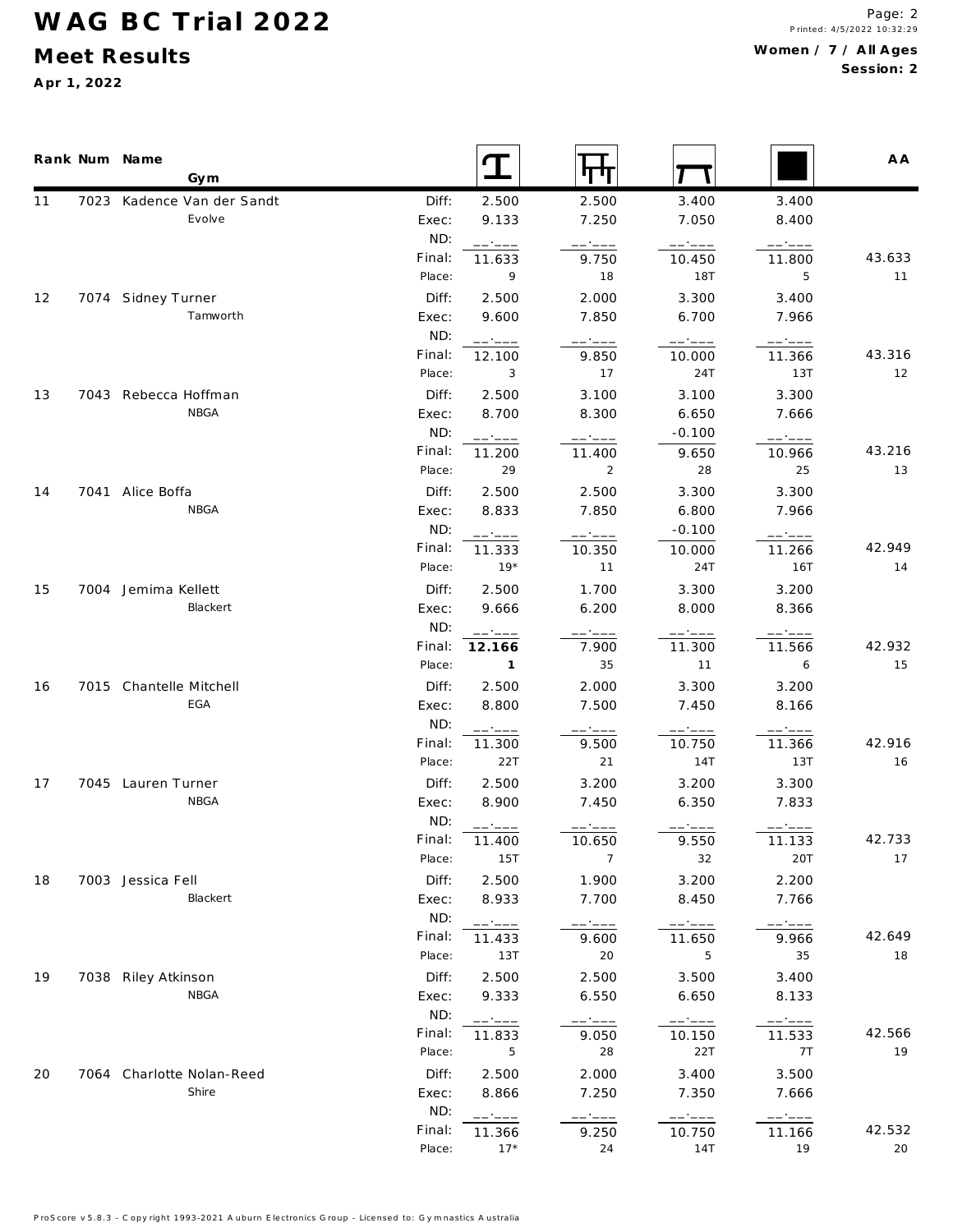### **M eet Results**

**A pr 1, 2022**

|     | Rank Num Name<br>Gym       |                | <b>T</b>            |                 |                  |                 | A A    |
|-----|----------------------------|----------------|---------------------|-----------------|------------------|-----------------|--------|
| 21  | 7040 Isobel Blee           | Diff:          | 2.500               | 2.300           | 3.500            | 3.400           |        |
|     | NBGA                       | Exec:          | 8.566               | 8.100           | 6.950            | 7.000           |        |
|     |                            | ND:            | $------$            |                 | ------           | ------          |        |
|     |                            | Final:         | 11.066              | 10.400          | 10.450           | 10.400          | 42.316 |
|     |                            | Place:         | 31                  | 10              | 18T              | 30              | 21     |
| 22  | 7007 Charlotte Ford        | Diff:          | 2.500               | 2.000           | 3.500            | 3.200           |        |
|     | Caringbah                  | Exec:          | 8.800               | 7.150           | 7.750            | 7.400           |        |
|     |                            | ND:            | ------              | ------          | $----$           | ------          |        |
|     |                            | Final:         | 11.300              | 9.150           | 11.250           | 10.600          | 42.300 |
|     |                            | Place:         | 22T                 | $26*$           | 12               | 29              | 22     |
| 23  | 7072 Amalia Elnasr         | Diff:          | 2.500               | 2.000           | 3.300            | 3.400           |        |
|     | Sydney Gym                 | Exec:          | 8.933               | 7.150           | 7.200            | 7.733           |        |
|     |                            | ND:<br>Final:  | ------              | ------          | ------           | ------          | 42.216 |
|     |                            | Place:         | 11.433<br>13T       | 9.150<br>$26*$  | 10.500<br>16T    | 11.133<br>20T   | 23     |
|     |                            |                | 2.500               |                 |                  |                 |        |
| 24  | 7042 Nicola Cutter<br>NBGA | Diff:<br>Exec: | 8.633               | 2.000<br>7.350  | 3.500<br>6.700   | 3.300<br>8.033  |        |
|     |                            | ND:            |                     |                 |                  |                 |        |
|     |                            | Final:         | ------<br>11.133    | ------<br>9.350 | ------<br>10.200 | -----<br>11.333 | 42.016 |
|     |                            | Place:         | 30                  | 23              | $20*$            | 15              | 24     |
| 25T | 7062 Alana Caristo         | Diff:          | 2.500               | 2.000           | 3.500            | 3.200           |        |
|     | Shire                      | Exec:          | 9.000               | 6.850           | 7.000            | 7.866           |        |
|     |                            | ND:            |                     |                 |                  |                 |        |
|     |                            | Final:         | - - - - -<br>11.500 | 8.850           | 10.500           | 11.066          | 41.916 |
|     |                            | Place:         | 12                  | 30              | 16T              | 24              | 25T    |
| 25T | 7063 Keira Dolley          | Diff:          | 2.500               | 2.500           | 3.400            | 3.400           |        |
|     | Shire                      | Exec:          | 8.833               | 7.500           | 6.350            | 7.433           |        |
|     |                            | ND:            | ------              | -----           | -----            | $---:---$       |        |
|     |                            | Final:         | 11.333              | 10.000          | 9.750            | 10.833          | 41.916 |
|     |                            | Place:         | 19T                 | 15T             | 27               | 26T             | 25T    |
| 27  | 7028 Eve Beckley           | Diff:          | 2.500               | 3.100           | 2.800            | 3.400           |        |
|     | Gravity                    | Exec:          | 8.533               | 7.850           | 6.800            | 6.900           |        |
|     |                            | ND:            | ------              |                 |                  |                 |        |
|     |                            | Final:         | 11.033              | 10.950          | 9.600            | 10.300          | 41.883 |
|     |                            | Place:         | 32                  | 5               | 29T              | 32              | 27     |
| 28  | 7021 Bronte Simpson        | Diff:          | 2.500               | 2.500           | 3.400            | 3.200           |        |
|     | Evolve                     | Exec:          | 9.100               | 6.900           | 6.200            | 8.066           |        |
|     |                            | ND:            | ------              | ------          |                  | -----           |        |
|     |                            | Final:         | 11.600              | 9.400           | 9.600            | 11.266          | 41.866 |
|     |                            | Place:         | 10                  | 22              | 29T              | $16*$           | 28     |
| 29  | 7065 Pippa Fitzgerald      | Diff:          | 2.500               | 2.700           | 3.300            | 3.200           |        |
|     | Shire                      | Exec:          | 8.733               | 7.850           | 5.350            | 8.066           |        |
|     |                            | ND:            | ------              | $  -$           | —————            | $--- - - - -$   |        |
|     |                            | Final:         | 11.233              | 10.550          | 8.650            | 11.266          | 41.699 |
|     |                            | Place:         | 28                  | 8               | 34               | $16*$           | 29     |
| 30  | 7018 Tegan Cassar          | Diff:          | 2.500               | 1.900           | 2.700            | 3.000           |        |
|     | Evolve                     | Exec:          | 8.800               | 7.100           | 7.200            | 8.100           |        |
|     |                            | ND:            | ------              | -----           | ----             | ------          |        |
|     |                            | Final:         | 11.300              | 9.000           | 9.900            | 11.100          | 41.300 |
|     |                            | Place:         | 22T                 | 29              | 26               | 22T             | 30     |